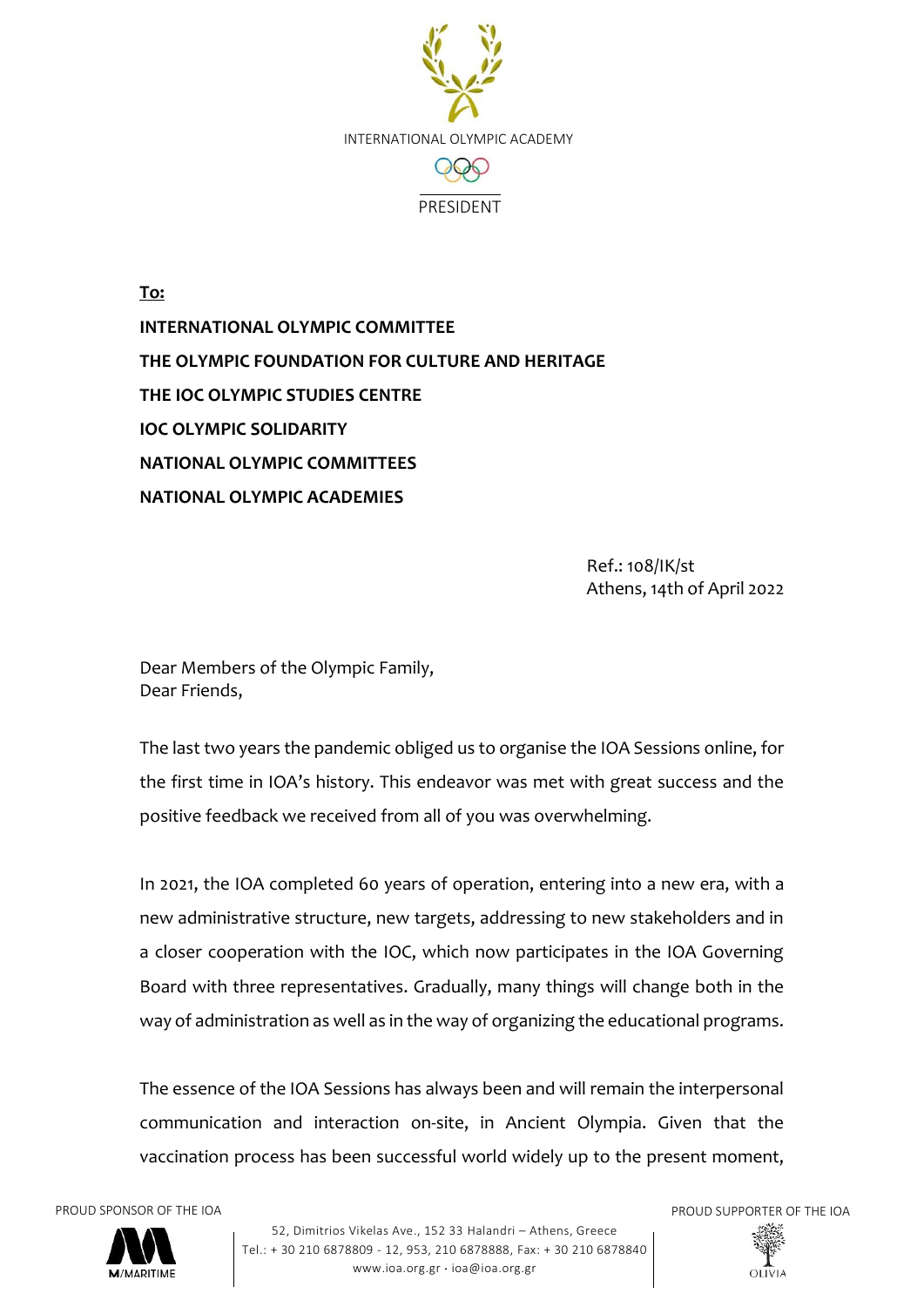

we have decided that the time has come to host the IOA Sessions for 2022 again on-site, in our renovated premises in Ancient Olympia.

As far as Covid-19 is concerned, our main concern is always the safety of all participants, and for this reason we will take all the necessary measures and precautions complying with the recommendations and instructions by the World Health Organization and the Greek government.

To this end, only delegates who are fully vaccinated will be accepted to the sessions, and applicants should provide a certificate of vaccination upon their registration on the IOA online platform.

At the IOA premises, we will make sure that social distancing, ventilation, sterilization and other preventive measures are employed in order to ensure everybody's safety.

On the other hand, the IOA - in consultation with the IOC – decided to adopt a new policy which entails the payment of registration fees for all participants of the IOA Sessions. This new policy is being implemented in order to help us cover the high cost of the organization and realization of the IOA Sessions, hoping that all stakeholders will realize its necessity.

You may find, here below, the dates of the Sessions as well as information regarding the application process.

Looking forward to meeting you again in Olympia!

Kindest regards, Isidoros KOUVELOS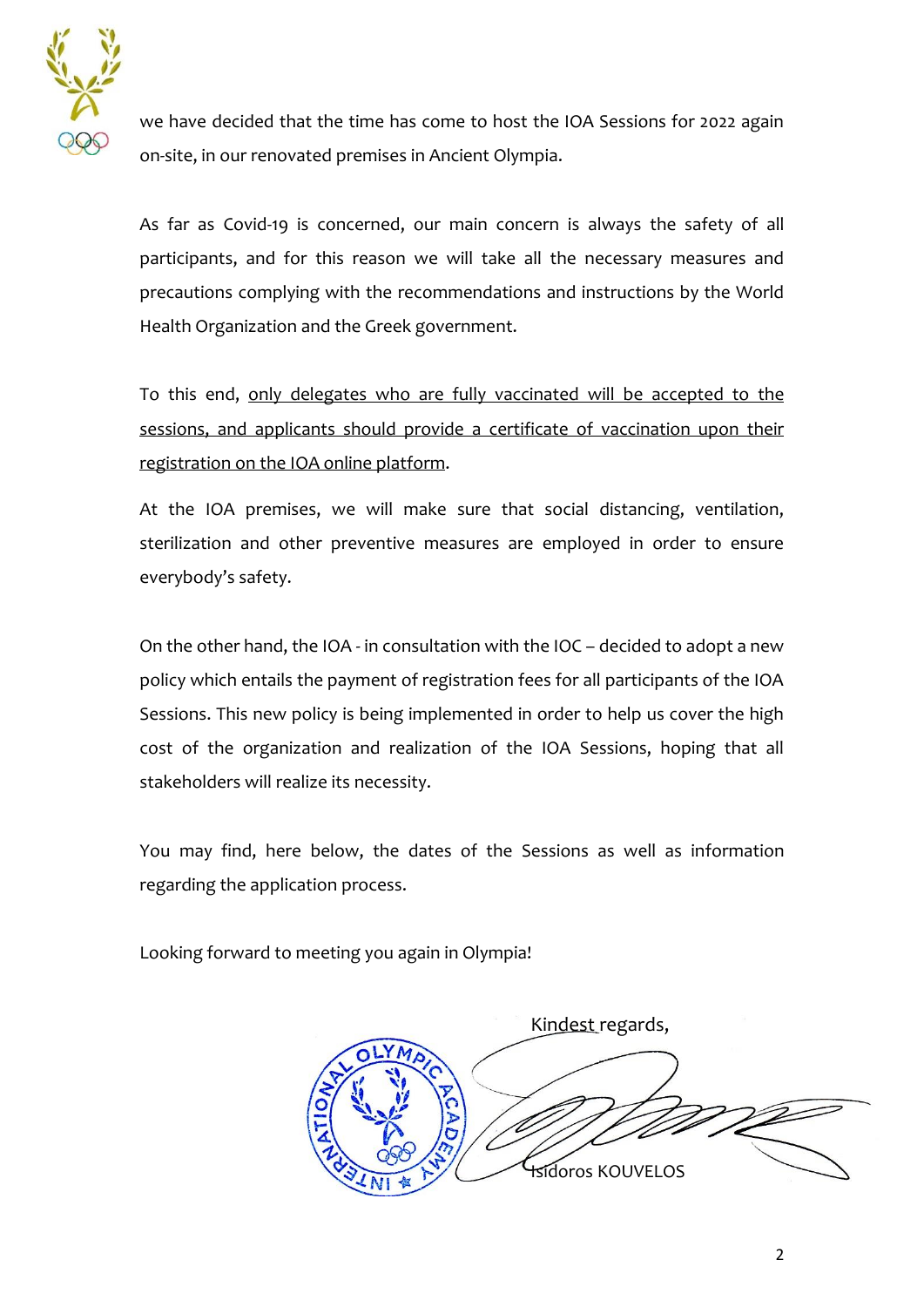

## **IOA SESSIONS 2022**

- 1. **62nd INTERNATIONAL SESSION FOR YOUNG OLYMPIC AMBASSADORS** *Saturday, 11/06/2022 – Thursday, 23/06/2022*
- 2. **15th INTERNATIONAL SESSION FOR NATIONAL OLYMPIC ACADEMIES' AND NATIONAL OLYMPIC COMMITTEES' DELEGATES**

*Saturday, 16/07/2022 – Friday, 22/07/2022*

3. **29th INTERNATIONAL SEMINAR ON OLYMPIC STUDIES FOR POSTGRADUATE STUDENTS**

*Wednesday, 7/09/2022 – Monday, 26/09/2022*

#### 4. **MASTER'S DEGREE PROGRAMME:**

*"Olympic Studies, Olympic Education, Organization and Management of Olympic Events" of the Sports Organization and Management Department of the University of Peloponnese in collaboration with the International Olympic Academy.*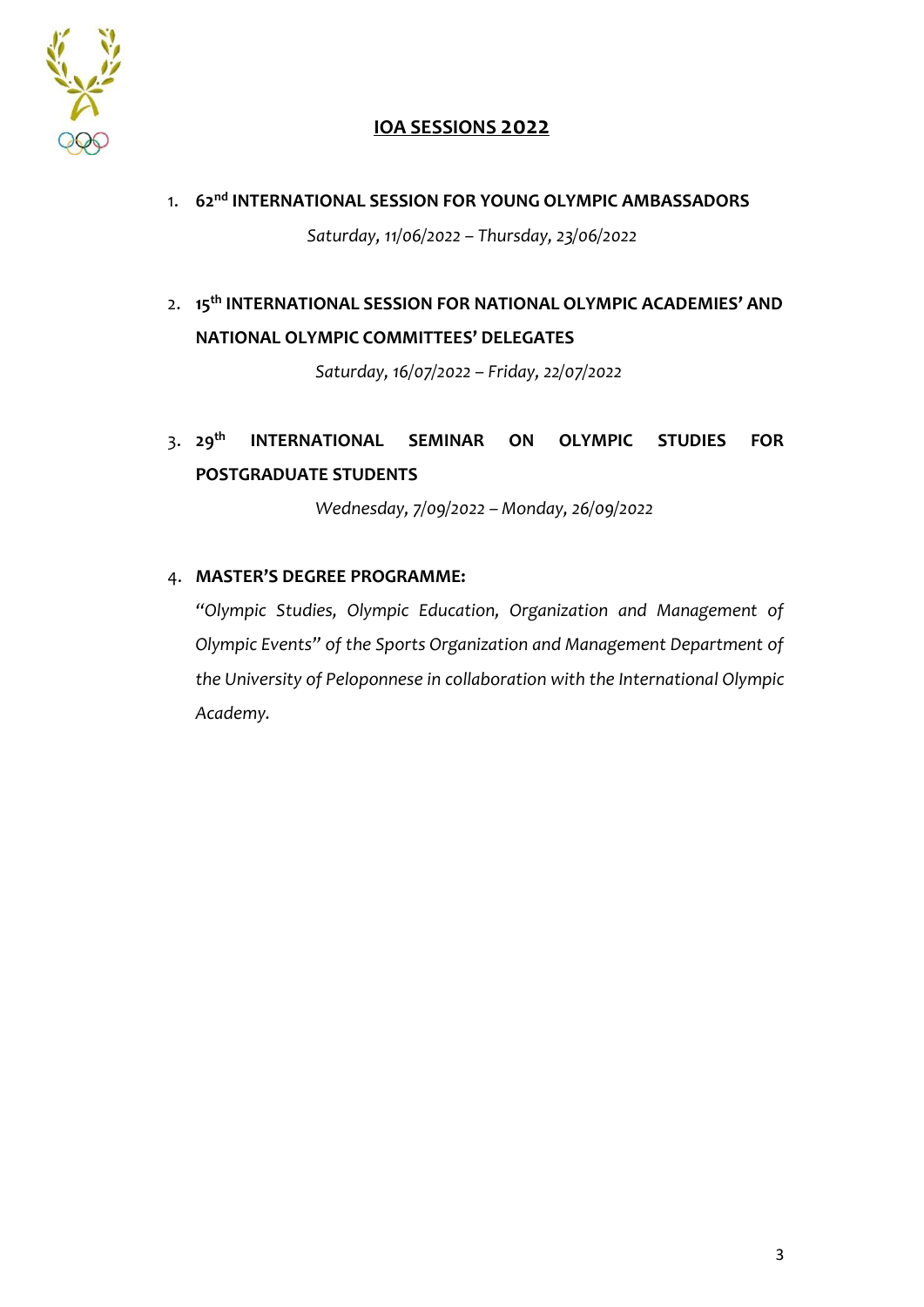

## **1. 62nd INTERNATIONAL SESSION FOR YOUNG OLYMPIC AMBASSADORS**

#### **DATES OF THE SESSION**

| Arrival in Athens:            | Saturday, 11 June 2022                  |
|-------------------------------|-----------------------------------------|
| Opening Ceremony (in Athens): | Sunday, 12 June 2022                    |
| Departure for Olympia:        | Monday, 13 June 2022                    |
| Works of the Session:         | Monday, 13 June - Tuesday, 21 June 2022 |
| Departure from Olympia:       | Wednesday, 22 June 2022                 |
| Departure from Athens:        | Thursday, 23 June 2022                  |
|                               |                                         |

**MAIN TOPIC** *"*The Olympic Movement and Olympism in digital era*"*

**SPECIAL TOPIC** *"The promotion of physical activity via digital engagement strategies and virtual sports"*

#### **ENROLLMENT**

- A. The NOCs should collaborate with the NOAs for the selection of the candidates, who should not exceed the number of **three (3) persons**.
- B. Participants should be **strictly 20 to 30 years old** and have a genuine interest in the educational aspects of the activities organized in the course of the Session, the aims of the IOA, as well as in current issues of Olympism.
- C. **Priority** during enrollment will be given **to those who have participated in the last two years' e-sessions (2020 and 2021) provided that they will be renominated by their NOC/NOA.**

Furthermore, priority will be given to those NOCs who have already established a National Olympic Academy and whose nominees have already participated in one National Session. We would like to remind you that people who have previously attended an on-site Session for Young Participants of the IOA will not be accepted in this Session again.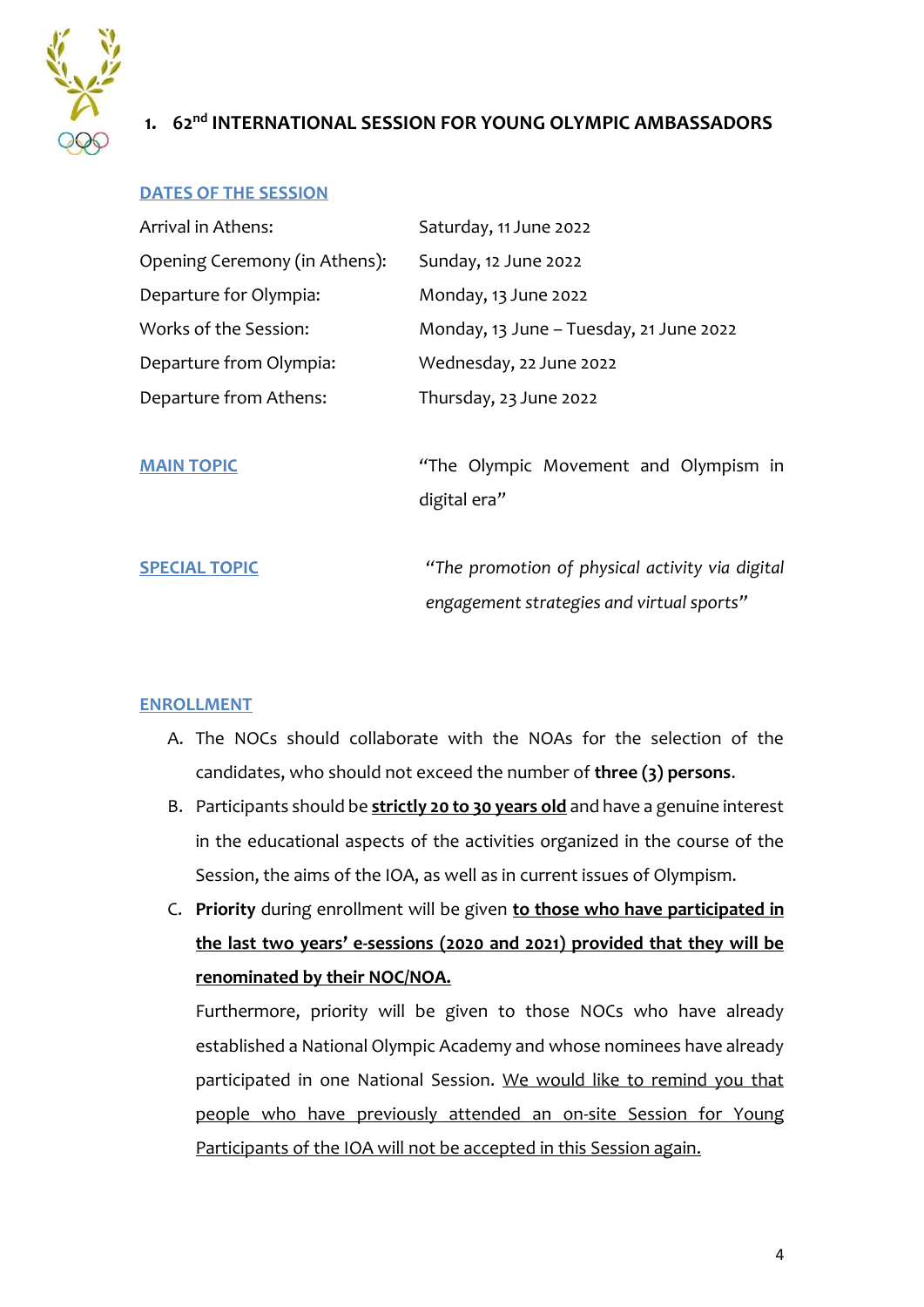

- D. Upon the submission of the online application form, participants (in collaboration with their NOC/NOA) **will be requested to submit a plan of initiatives they are going to take after the end of the session** in order to share their experience and disseminate the knowledge acquired during the Session. This must include **at least three (3)** of the following:
- 1. Assist in implementing of minimum one programme with their NOC/NOA.
- 2. Disseminate knowledge and experience acquired in the Session at either a school, sports organization, or through social media platforms (reach needs to exceed 100 people).
- 3. Create or become part of minimum one network for the exchange of ideas, knowledge and information on Olympic subjects (e.g. become members of the IOAPA – IOA Alumni Network).
- 4. Create their own research, educational or work project which is related to the IOA, sports, Olympism, Olympic Games etc.
- 5. Make use of the various social media platforms in order to disseminate a. the experience they have acquired during the Session and b. the work/projects/programs they have undertaken after being inspired by their participation (e.g. by creating their own YouTube channel/vlog detailing their experience, or by creating content on Facebook, Instagram etc. during and after the Session).

After the implementation of their plan of initiatives, the Young Olympic Ambassadors will be required **to send their impact reports to the IOA** who will then create a portfolio that will be forwarded to the IOC for further consideration.

*NOCs and NOAs are kindly requested to provide their delegates with all the necessary information and hold briefings on the educational role of the IOA prior to the participants' departure.*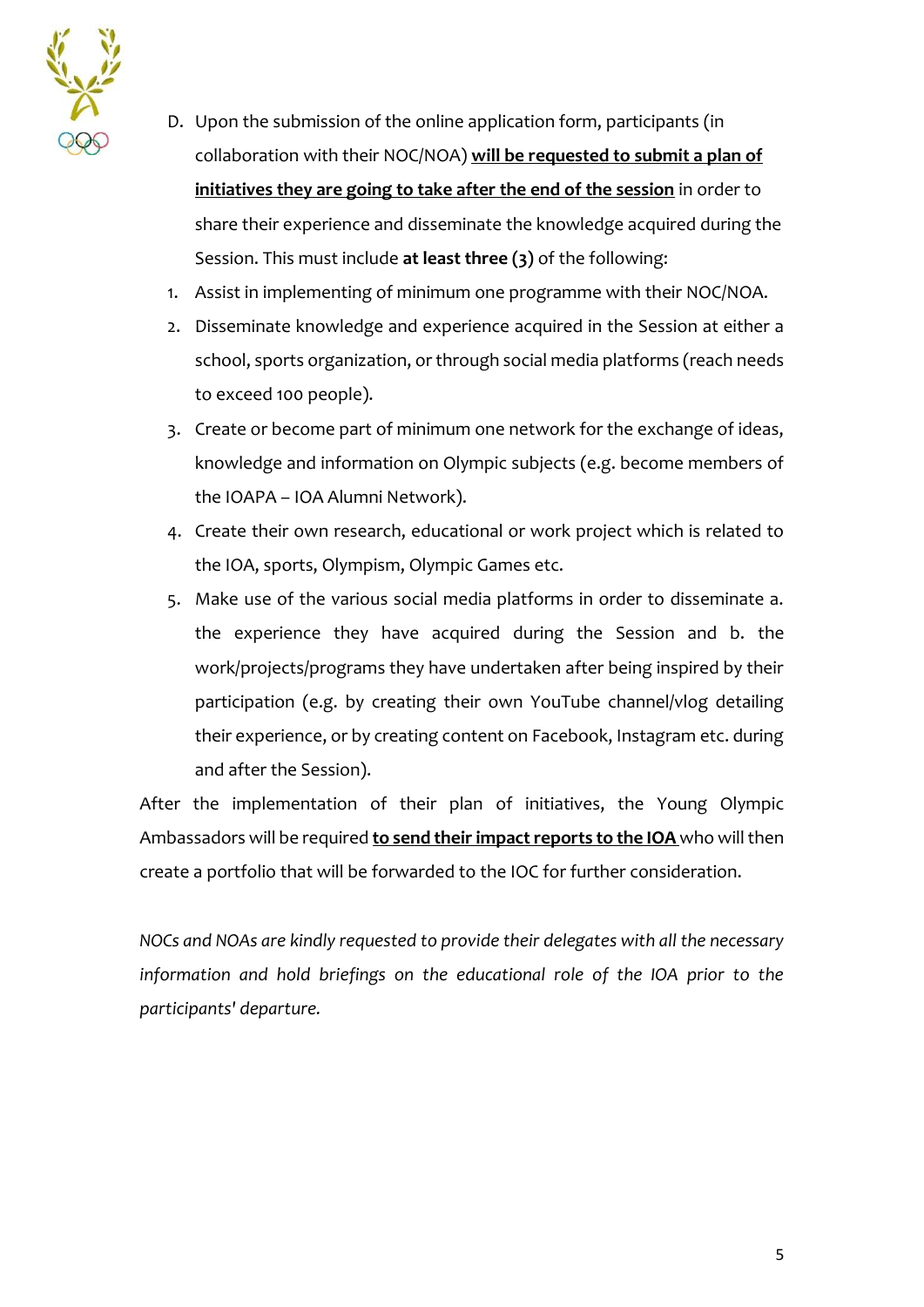

## **COVID INFORMATION**

Only delegates who are **fully vaccinated** will be accepted to the IOA sessions, and applicants will be requested to upload their certificate of vaccination upon their registration on the IOA online platform.

All participants are also requested to have taken a PCR or Rapid Antigen test, up to 72 hrs prior to their entrance in Greece, and will be asked to provide the relevant document with their negative result upon their arrival in Athens.

#### **FINAL ENROLLMENT DATE**

The submission of applications will be effected by clicking on the following link: **<http://ioa.org.gr/registration-platform-young-ambassadors-session/>**

The platform will be open from **Tuesday, the 19 th of April 2022** and the final date for enrollment will be **Friday, the 6th of May 2022**.

We would like to bring to your attention that **after the deadline the registration platform will be closed.** 

## **LANGUAGE**

**All correspondence** between the IOA and NOCs/NOAs must be effected either **in French or in English**, which, together with **Greek,** are the official languages of the IOA. Kindly note that no correspondence in any other language will be taken into consideration.

English and French will be the working languages of the Session. Simultaneous translation in these languages will be provided. The texts of the lectures will be available in English and French.

Participants must have an **excellent knowledge of either English or French,** since they are expected to take active part in the discussion groups which follow the lectures. However, we have repeatedly noticed in the past that quite a few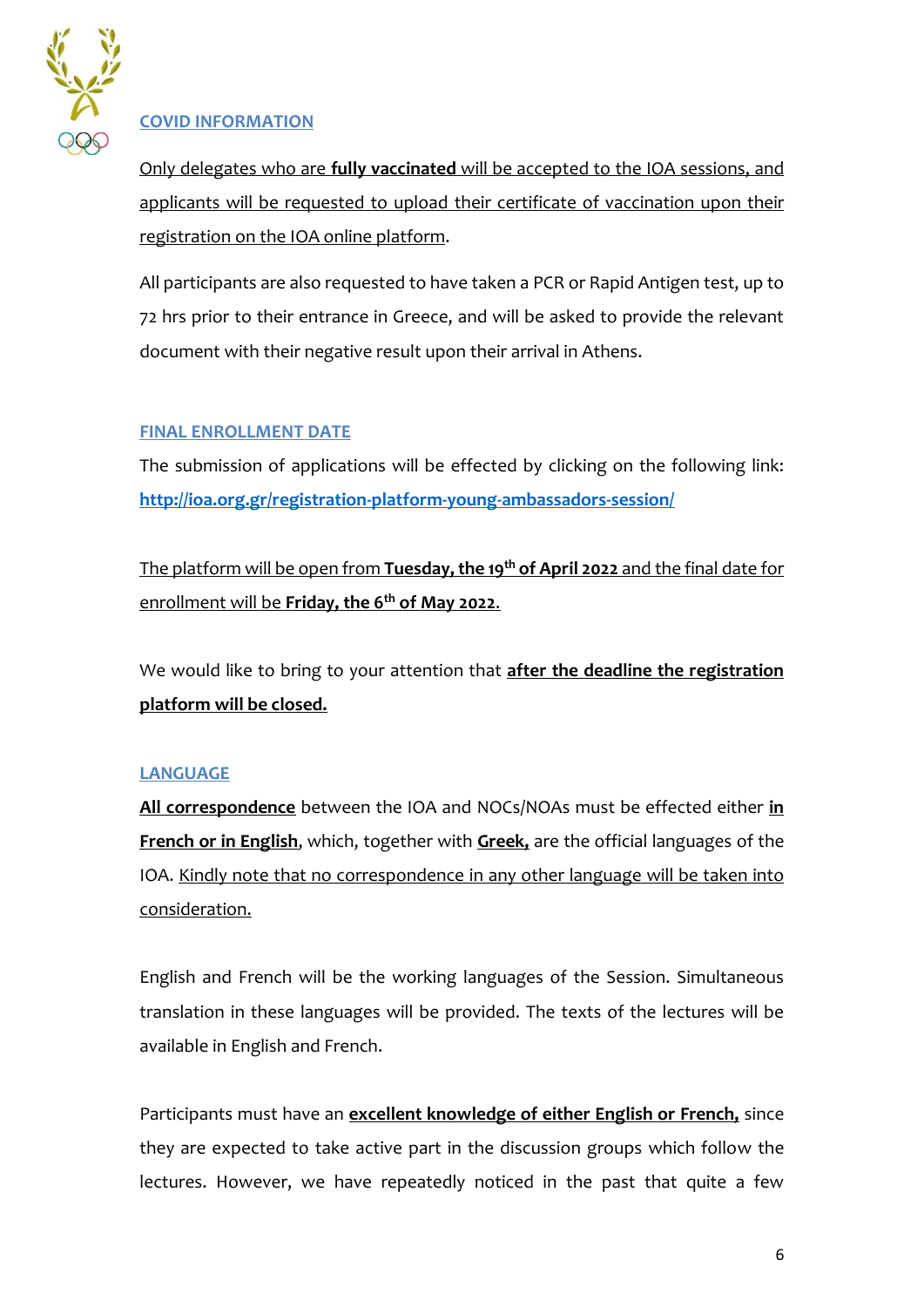

participants cannot understand or speak either English or French and consequently, they are unable to participate fully in the works of the Session. Therefore, all NOCs/NOAs are kindly requested not to nominate participants who do not speak fluently at least one of the above two languages. In the opposite case, please kindly note that the IOA will be forced to cancel their participation at any time during the session.

In order for their participants to be accepted in the Session, NOCs/NOAs must submit the relevant certificates of studies in either English or French.

## **SHORT PAPERS / PRESENTATIONS**

The IOA strongly encourages **Olympic medallists** and/or **athletes who have participated in the Olympic Games** to make presentations on topics related to their Olympic experience.

#### **PAPER SUBMISSION**

An electronic copy of the paper, in a standard word-processing programme (Word), must be sent to the IOA. Papers must be presented in either English or French. Papers should not exceed two (2) pages (8 minutes maximum).

The deadline for sending the final draft of the paper is set for **Friday, the 20th of May 2022.**

#### **EXPENSES**

#### **A) REGISTRATION FEES**

As of 2022, all participants will be required to pay **registration fees amounting to 150 euros per person**. The payment of the registration fees must be effected at least **ten (10) days prior** to the opening of the Session via crossed cheque or bank transfer made payable to the International Olympic Academy's account: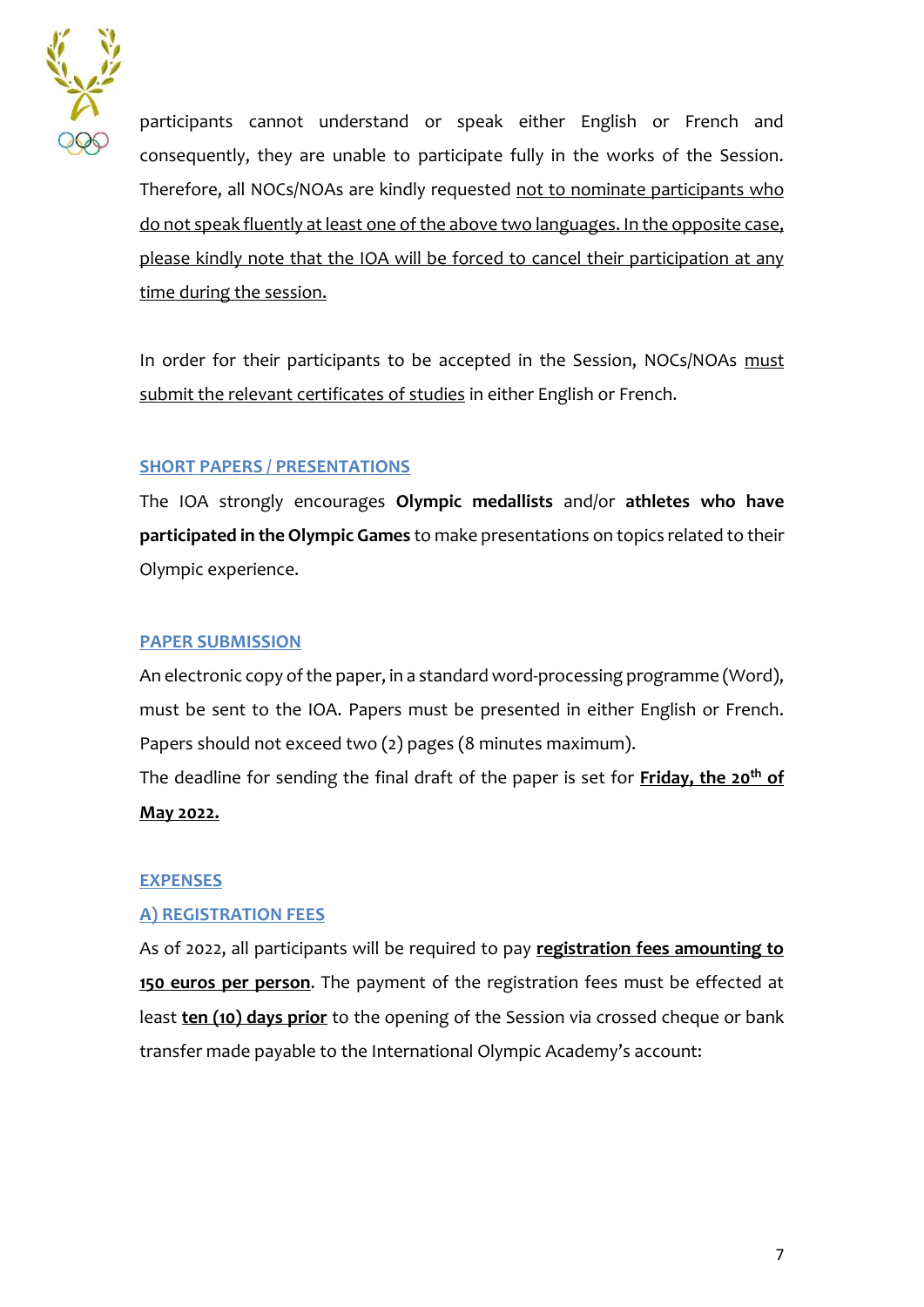

INTERNATIONAL OLYMPIC ACADEMY ALPHA BANK SPYROU MERKOURI BRANCH Account number: 362-00-2002-003736 IBAN GR87 0140 3620 3620 0200 2003 736 SWIFT (BIC): CR BAGRAAXXX

## **B) PARTICIPATION FEES**

Participation fees for one male AND/OR one female participant(s) per NOC/NOA are covered by Olympic Solidarity. Participation fees for a second male or a second female participant as well as for a third participant are set at **1.000 euros per person** (+150 euros registration fees).

The NOCs/NOAs must cover the participation fees, amounting to 1000 Euros per person, for any additional male or female participant.

The payment of the participation fees (1000 euros per person) for any additional participant must be effected at least **ten (10) days prior** to the opening of the Session via crossed cheque or bank transfer made payable **to the above mentioned International Olympic Academy's account.**

## **C) TRANSPORT**

Olympic Solidarity will cover 50% of the cost for the air-ticket (economy class) for **one male AND/OR one female participant per NOC.**

The IOA will confirm the final list of participants, based on which Olympic Solidarity will generate the financial reports on the RELAY platform, making them available to the concerned NOCs. The reimbursement of 50% of the flight ticket will be sent to the NOC upon receipt and validation of this financial report.

The IOA will take care of the participants' local transport **from June 11th** (date set for the arrival of the participants in Athens) **to June 22nd** (date set for departure). In the case of arrivals or departures earlier or later than the dates mentioned above,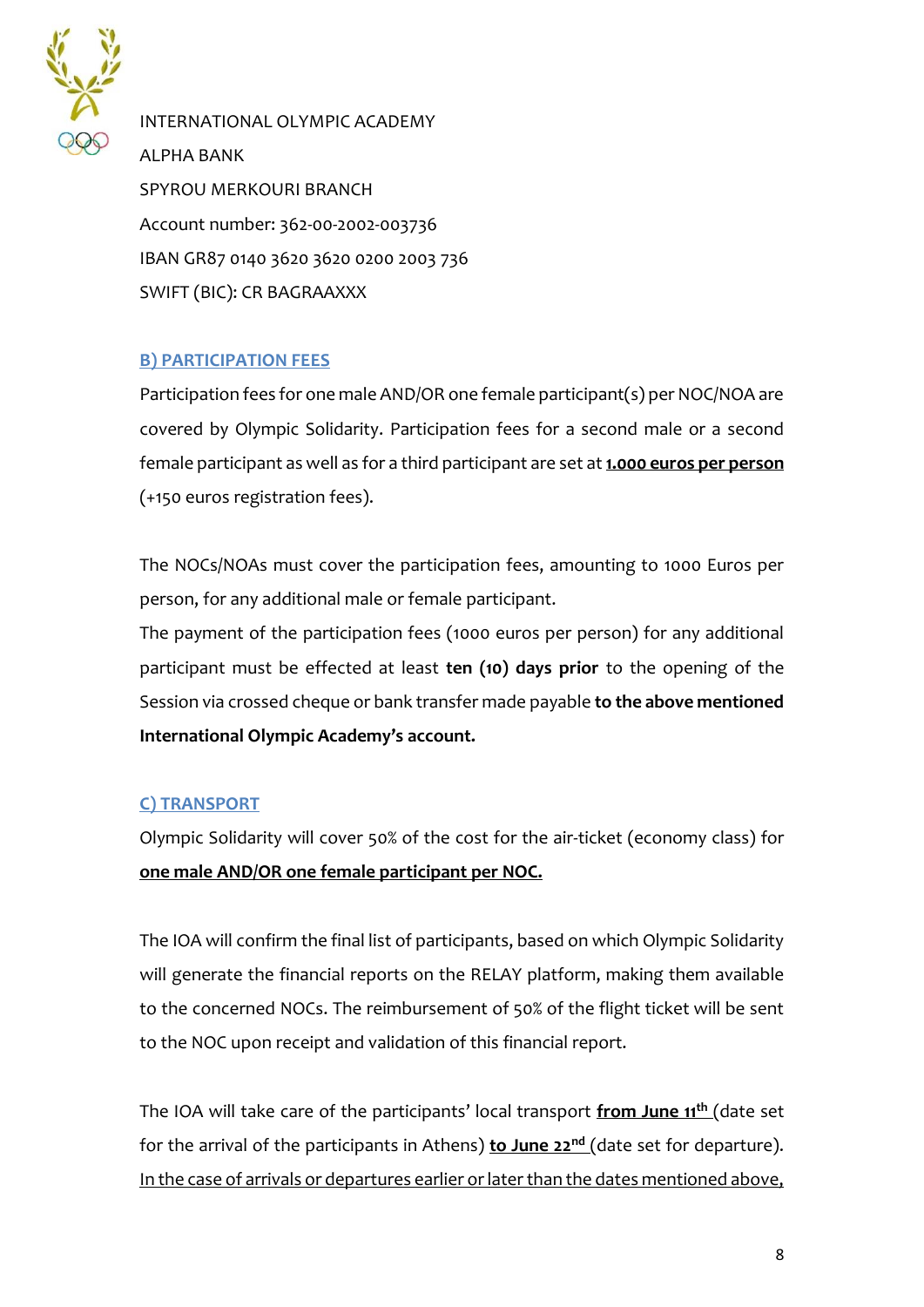

the IOA will not meet the participants at the airport, nor will it take care of their accommodation, boarding or transportation until the dates set for their accommodation at the hotel. The same applies to later departures.

## **D) ACCOMMODATION / BOARDING**

Accommodation both in Athens **(only for the nights of June 11th, 12th and 21st, 2022)** and in Olympia will be at the charge of the International Olympic Academy. Any additional overnight stay in Athens must be taken in charge by the participants.

#### **E) VISA**

Participants who need a VISA to enter Greece should address themselves to the Greek Embassy of their country, where they will submit their application along with an invitation letter from the IOA. Should there be no Greek Embassy in some countries; a VISA from an Embassy of any country member of the European Union could be accepted. May we remind you once again that any cost concerning the issuing of such a VISA should be borne by the participants themselves.

#### **LIVE TRANSMISSION**

Kindly note that the works of the IOA Sessions are transmitted live on the Internet. This offers to thousands of people the opportunity to follow the Sessions from home and take active part in them, by presenting their questions and remarks. For those interested, the IOA address on the Internet is the following: **[www.ioa](http://www.ioa-sessions.org/)[sessions.org](http://www.ioa-sessions.org/)**.

#### **INFORMATION**

For any further information, please, contact **Ms Antonia Bormpotsialou** or **Ms Stella Tachtara** at the following:

Tel.: + 30. 210. 6878809, 919 E-mail : [a.borbotsialou@ioa.org.gr,](mailto:a.borbotsialou@ioa.org.gr) [s.tachtara@ioa.org.gr](mailto:s.tachtara@ioa.org.gr)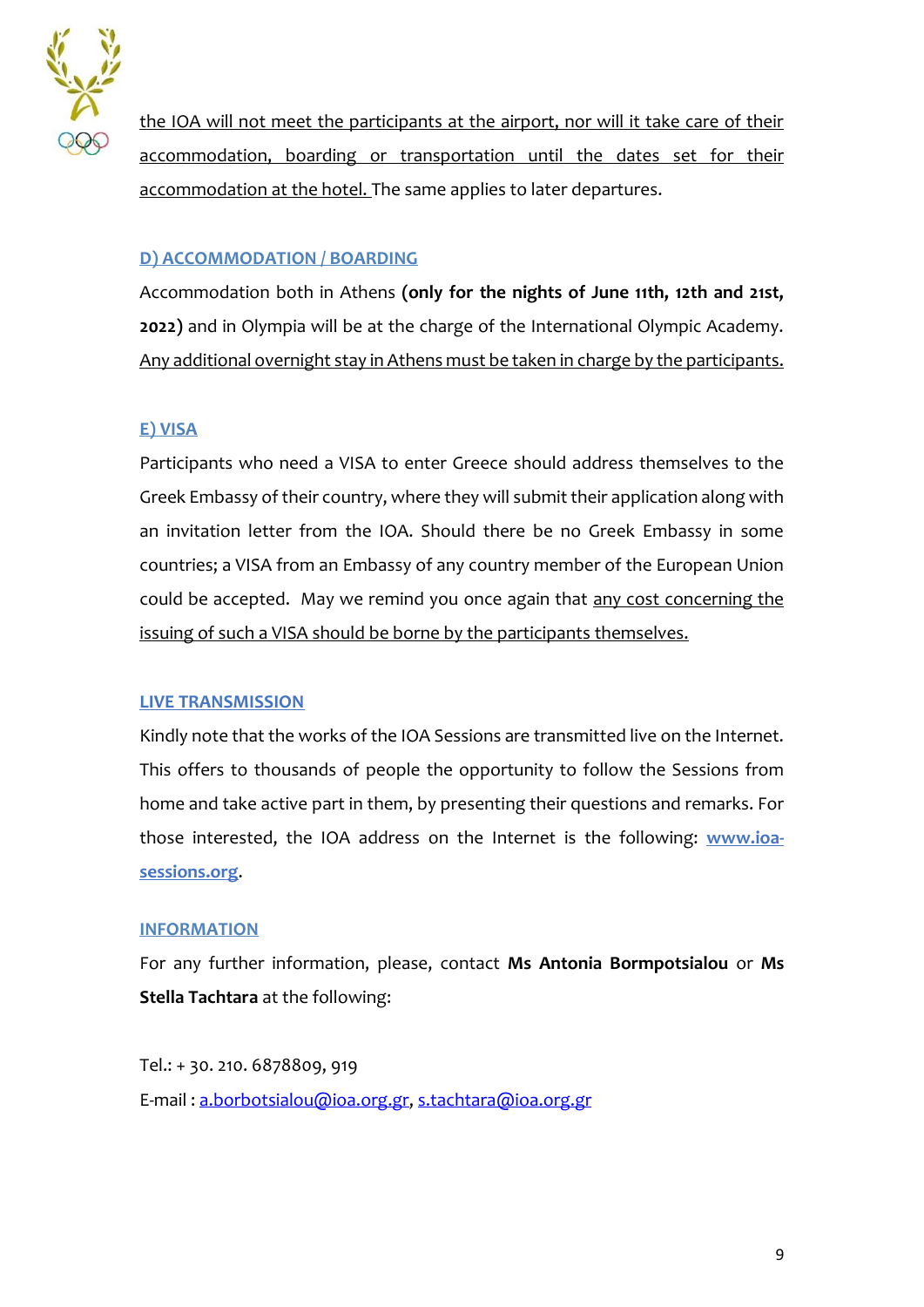

# **2. 15th INTERNATIONAL SESSION FOR NATIONAL OLYMPIC ACADEMIES' AND NATIONAL OLYMPIC COMMITTEES' DELEGATES**

#### **DATES OF THE SESSION**

| Arrival in Athens:      | Saturday, 16 July 2022                                      |
|-------------------------|-------------------------------------------------------------|
| Departure for Olympia:  | Sunday, 17 July 2022                                        |
| Works of the Session:   | Sunday, 17 July - Wednesday, 20 July 2022                   |
| Departure from Olympia: | Thursday, 21 July 2022                                      |
| Departure from Athens:  | Friday, 22 July 2022                                        |
| <b>MAIN TOPIC</b>       | "The Olympic Movement and Olympism in<br>digital era"       |
| <b>SPECIAL TOPIC</b>    | "Digital strategies for the promotion of Olympic<br>Values" |

#### **ENROLLMENT**

**A. Each National Olympic Academy** may enter the Session with **one representative**, involved with project management and application of Olympic Education programmes.

**B. Each National Olympic Committee** may enter the Session with **one representative***,* involved with project management and application of Olympic Education programmes.

*C.* Upon the submission of the online application form, the delegates from the NOAs as well as the NOCs **will be requested to submit a report of specific projects they are going to put forward, after the end of the session**. This could involve the following targets: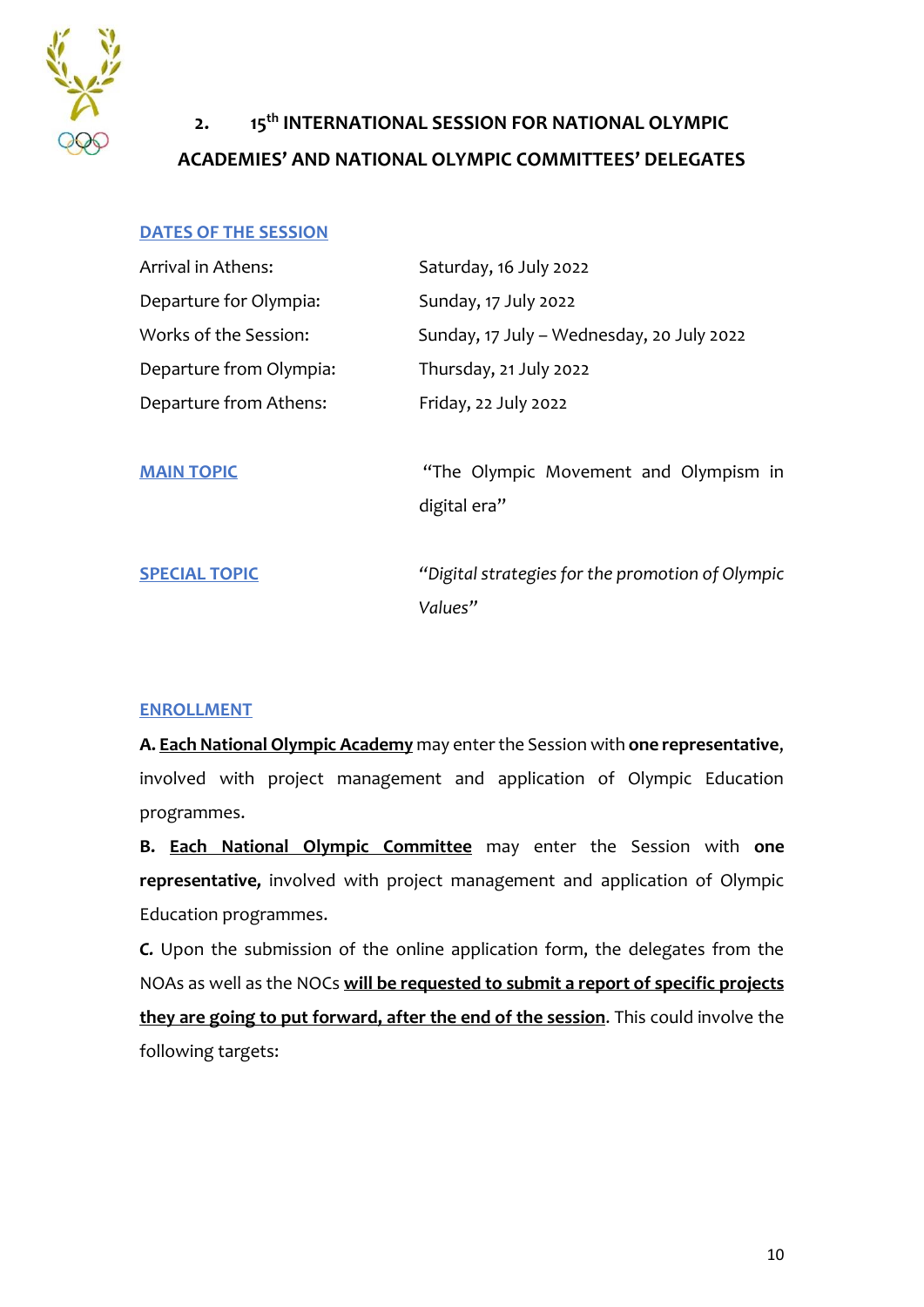

- Build long-term relations with Ministry of Education or Sports and produce at least **1 specific Olympic Education programme** for school kids and PE teachers
- Establish at **least 2 seminars** for athletes, coaches and officials in cooperation with the National Federations and Sports clubs.
- Build relationships with at least 1 University with the objective to organize **at least 1 scientific programme for teaching or research**
- **Build a communication strategy about their programmes** including social media and website to disseminate specific Olympic Education content to their community

#### **COVID INFORMATION**

Only delegates who are **fully vaccinated** will be accepted to the IOA sessions, and applicants will be requested to upload their certificate of vaccination upon their registration on the IOA online platform.

All participants are also requested to have taken a PCR or Rapid Antigen test, up to 72 hrs prior to their entrance in Greece, and will be asked to provide the relevant document with their negative result upon their arrival in Athens.

## **SUBMISSION/DEADLINE FOR APPLICATIONS**

The submission of applications will be effected by clicking on the following link: **http://ioa.org.gr/registration-platform-noas-session**

The platform will be open from **Monday, the 25th of April 2022** and the final date for enrollment will be **Friday, the 20th of May 2022**.

We would like to bring to your attention that **no application submitted after the expiry date will be considered.**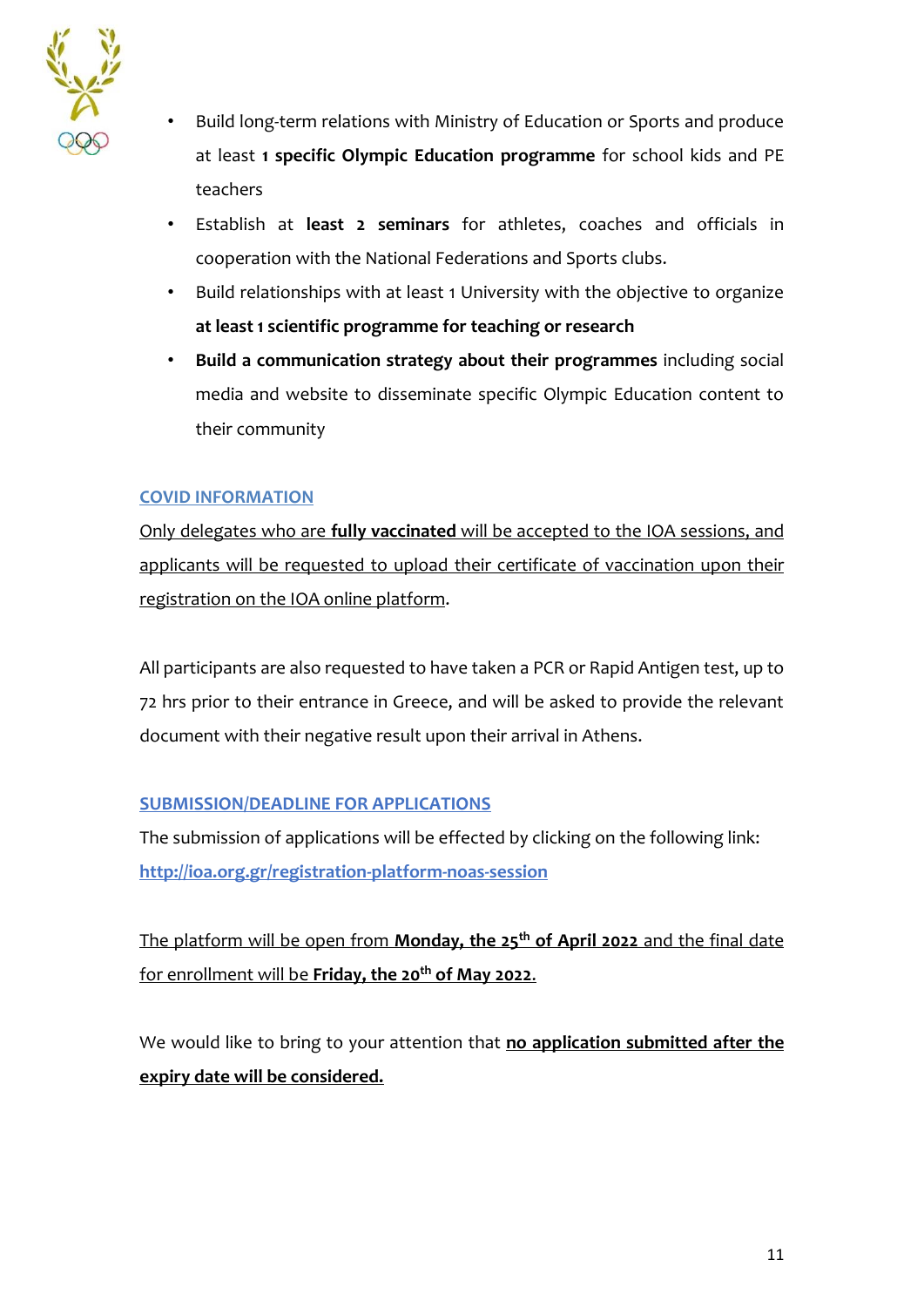

## **LANGUAGE**

All correspondence must be effected either **in French or in English**, which, together with **Greek,** are the official languages of the IOA. Kindly note that no correspondence in any other language will be taken into consideration.

English and French will be the working languages of the Session. Simultaneous translation in these languages will be provided. The texts of the lectures will be available in English and French.

Participants must have an **excellent knowledge of either English or French,** since they are expected to take active part in the working groups which follow the lectures.

#### **EXPENSES**

#### **A) REGISTRATION FEES**

As of 2022, all participants will be required to pay **registration fees amounting to 80 euros per person**. The payment of the registration fees must be effected at least **ten (10) days prior** to the opening of the Session via crossed cheque or bank transfer made payable to the International Olympic Academy's account:

INTERNATIONAL OLYMPIC ACADEMY ALPHA BANK SPYROU MERKOURI BRANCH Account number: 362-00-2002-003736 IBAN GR87 0140 3620 3620 0200 2003 736 SWIFT (BIC): CR BAGRAAXXX

## **B) TRANSPORT**

The full price of the air-ticket (economy class) for **one participant per NOA or NOC**  will be reimbursed by Olympic Solidarity to the NOC after the Session, and upon receipt of submission of a financial report on RELAY.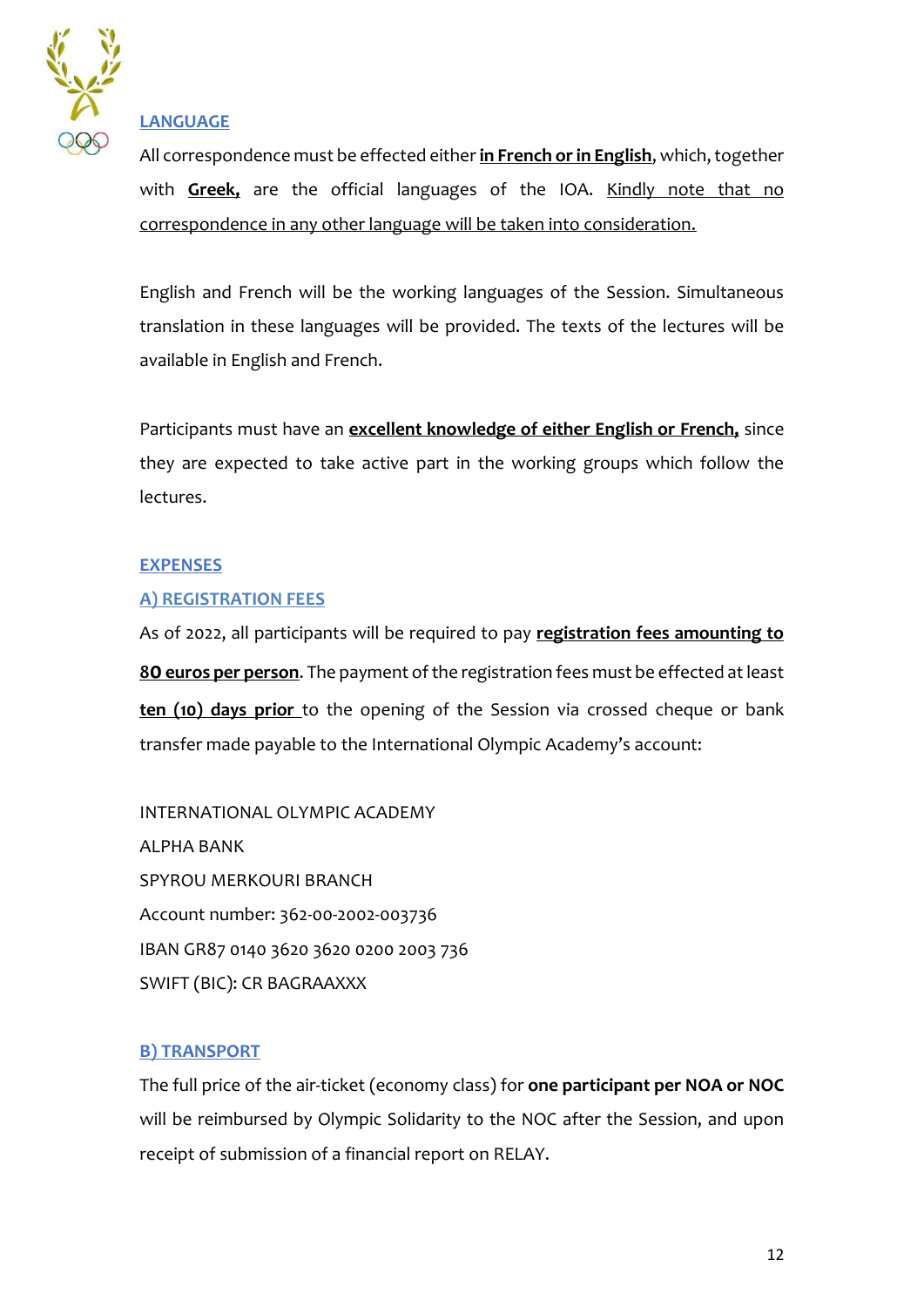

The IOA will confirm participation of the concerned delegate to Olympic Solidarity.

The charges for the **second participant** concerning the air-ticket should be borne by the NOC.

Kindly note participants arriving earlier than the official arrival date or departing later than the official departure date will have to cover their own transportation.

## **C) ACCOMMODATION / BOARDING**

Accommodation and boarding expenses for the **one participant per NOA or NOC** will be covered by the Olympic Solidarity.

**The second participant** must cover the participation fees, **amounting to 650 Euros per person,** which must be effected **at least ten (10) days prior** to the opening of the Session via crossed cheque or bank transfer made payable to **the above mentioned International Olympic Academy's account.**

Any additional overnight stay in Athens or in Ancient Olympia must be taken in charge by the participant.

## **D) VISA**

Participants who need a VISA to enter Greece should address themselves to the Greek Embassy of their country, where they will submit their application along with an invitation letter from the IOA. Should there be no Greek Embassy in some countries, a VISA from an Embassy of any country member of the European Union could be accepted.

## **LIVE TRANSMISSION**

Kindly note that the works of the IOA Sessions are transmitted live on the Internet. This offers to thousands of people the opportunity to follow the Sessions from home and take active part in them, by presenting their questions and remarks. For those interested, the IOA address on the Internet is the following: **[www.ioa](http://www.ioa-sessions.org/)[sessions.org](http://www.ioa-sessions.org/)**.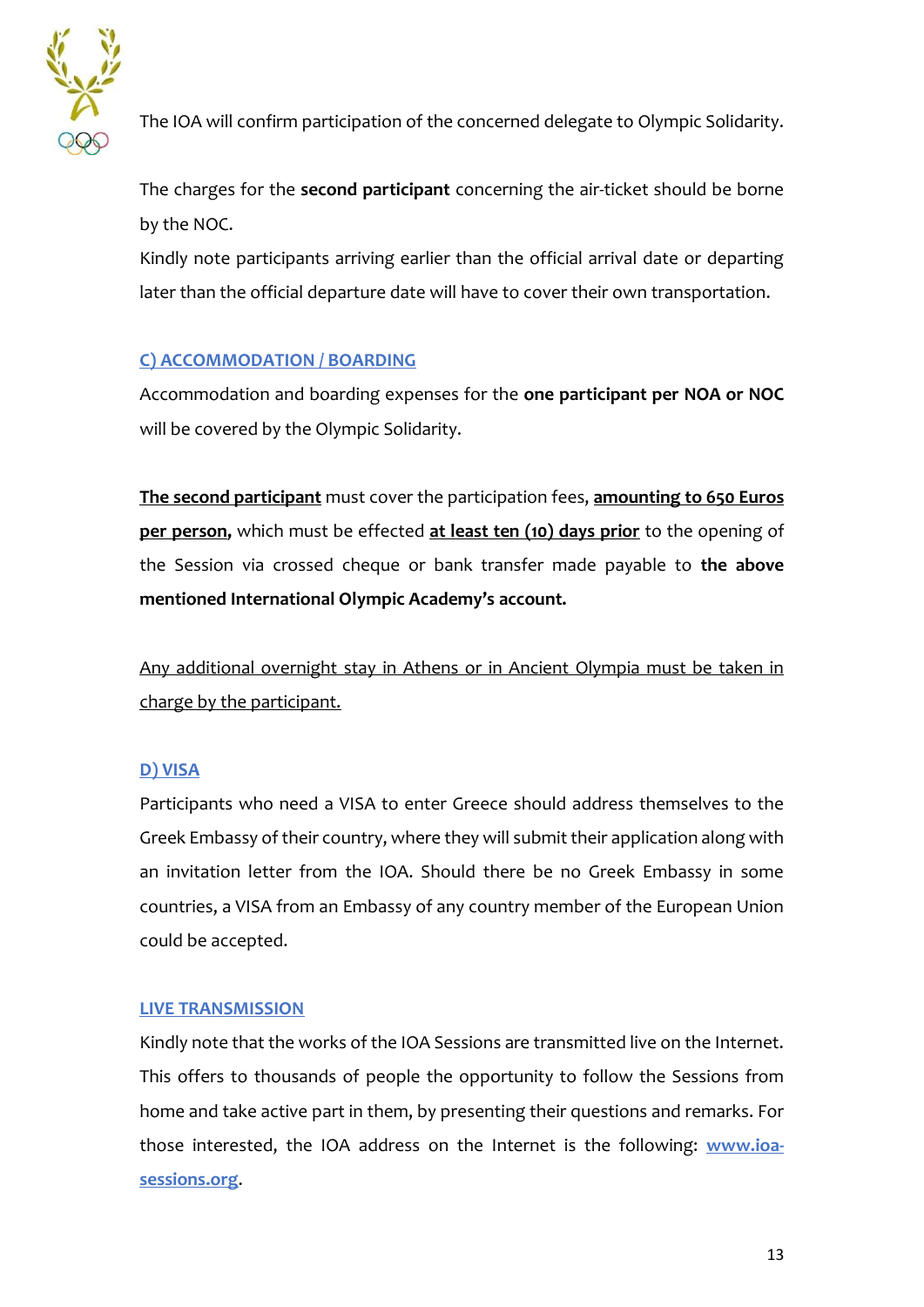

## **INFORMATION**

For any further information, please, contact the coordinator of the Session, **Ms Alexandra Karaiskou** at the following:

Tel.: + 30. 210. 6878953

E-mail: **[a.karaiskou@ioa.org.gr](mailto:a.karaiskou@ioa.org.gr)**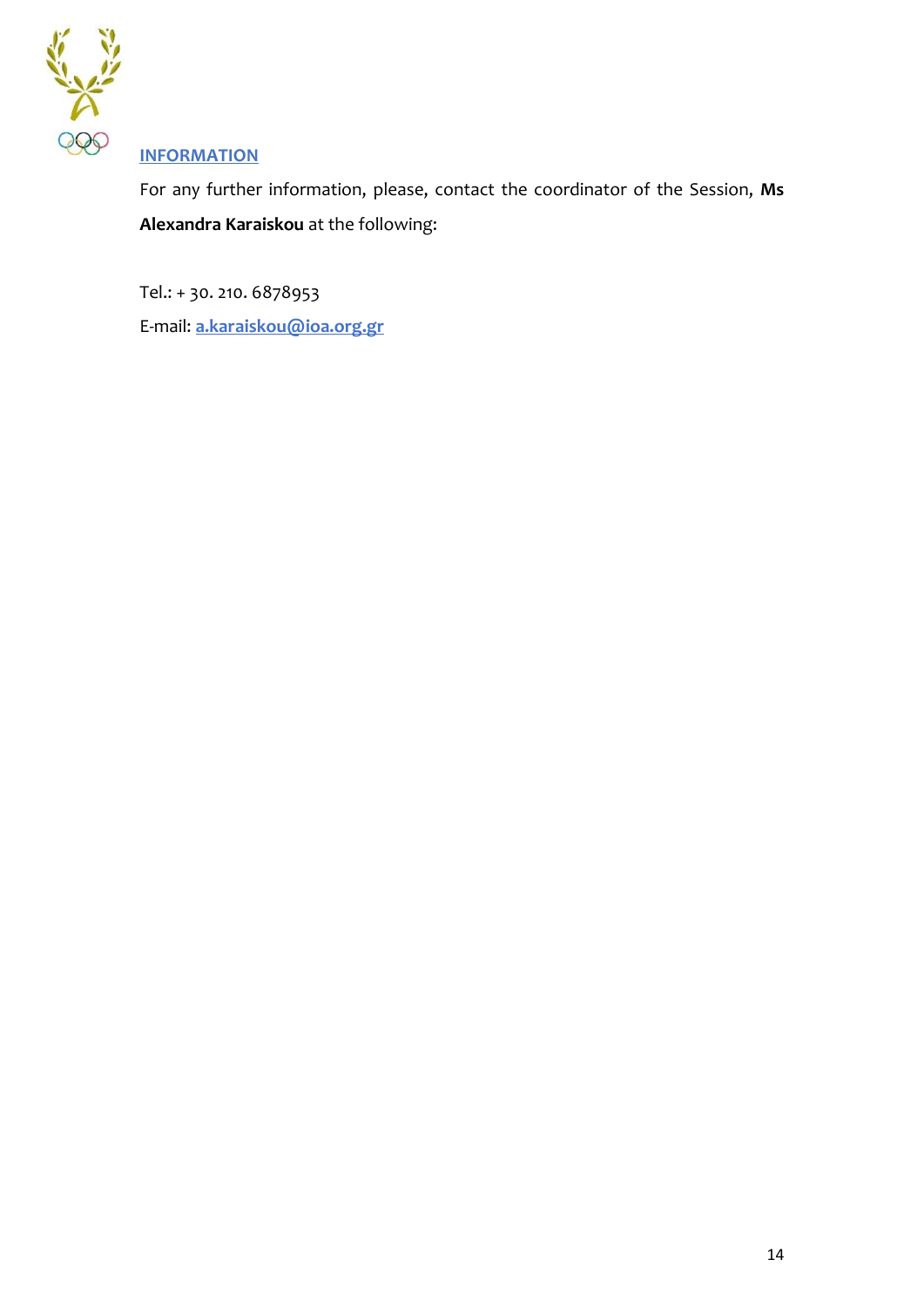

# **3. 29th INTERNATIONAL SEMINAR ON OLYMPIC STUDIES FOR POSTGRADUATE STUDENTS**

#### **DATES OF THE SEMINAR**

| Arrival in Athens:      | Wednesday, 7 September 2022              |
|-------------------------|------------------------------------------|
| Arrival in Olympia:     | Friday, 9 September 2022                 |
| Works of the Seminar:   | Saturday, 10-Saturday, 24 September 2022 |
| Departure from Olympia: | Sunday, 25 September 2022                |
| Departure from Athens:  | Monday, 26 September 2022                |
|                         |                                          |
| <b>MAIN TOPIC</b>       | "The Olympic Movement and Olympism in    |

digital era"

**SPECIAL TOPIC** "*The promotion of physical activity via digital engagement strategies and virtual sports*"

This IOA Seminar attracts a multicultural body of postgraduate students of the highest academic standards who are researching topics related to sport and Olympism, and/or who wish to enhance their knowledge, do research on Olympic subjects and support their NOCs/NOAs in the future.

#### **ENROLLMENT**

**The National Olympic Academies and the National Olympic Committees** can propose postgraduate students with outstanding academic achievement, aged **up to forty-five (45) years old.**

We suggest that the interested National Olympic Academies and National Olympic Committees collaborate with Universities and Olympic Studies Centers of their respective countries so as to select the most competent candidates possible and recommend them to the IOA.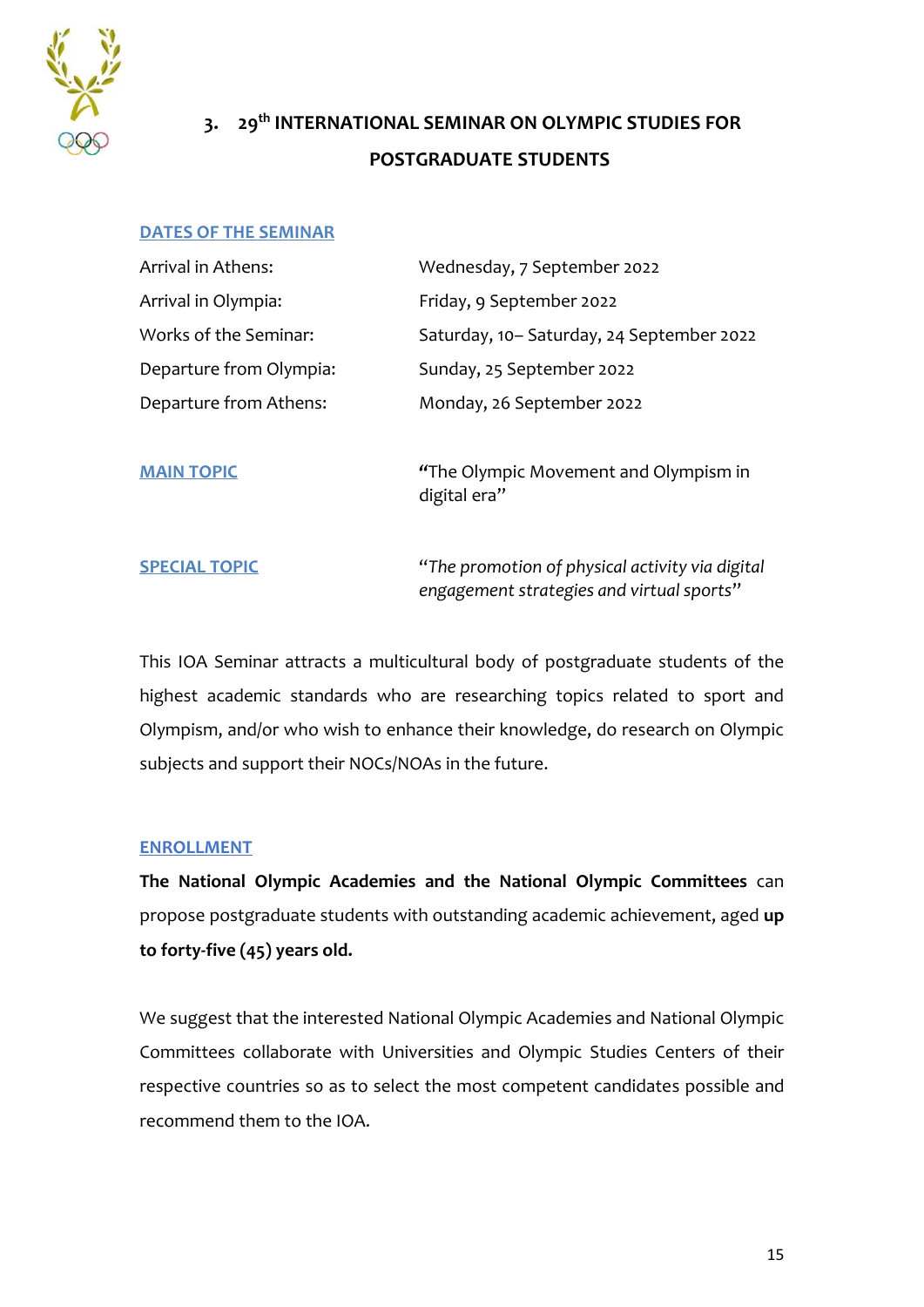

Upon submission of the online application form, all students (in collaboration with their NOC/NOA) **will be requested to submit a plan of initiatives they are going to take after the end of the seminar** in order to share their experience and disseminate the knowledge acquired during the Seminar. This could include the following:

- Make at least 1 presentation on their experience at the IOA to their fellowstudents and Professors at their University.
- Cooperate with their respective NOC/NOA in order to develop and implement at least 1 project or programme related to Olympism at a school or university (min reach 100 people).
- Use the Social Media as a means to promote their experience and knowledge gained at the IOA.

#### **COVID INFORMATION**

Only delegates who are **fully** vaccinated will be accepted to the IOA sessions, and applicants will be requested to upload their certificate of vaccination upon their registration on the IOA online platform.

All participants are also requested to have taken a PCR or Rapid Antigen test, up to 72 hrs prior to their entrance in Greece, and will be asked to provide the relevant document with their negative result upon their arrival in Athens.

## **SUBMISSION/DEADLINE FOR APPLICATIONS**

The submission of applications will be effected by clicking on the following link:

**<http://ioa.org.gr/registration-platform-postgraduate-seminar/>**

The platform will be open from **Tuesday, the 19 th of April 2022** and the final date for enrollment will be **Tuesday, the 31st of May 2022.**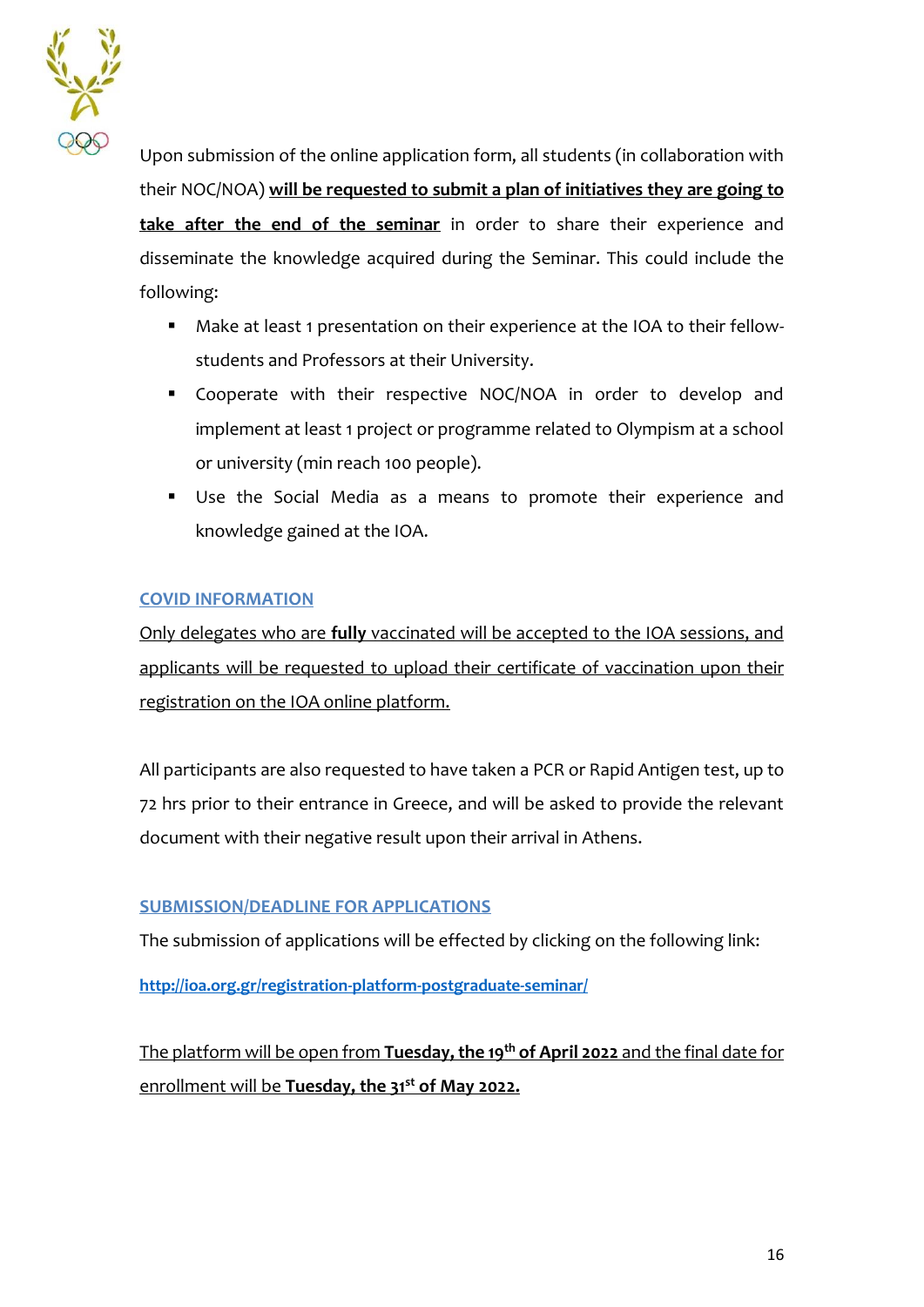

We would like to bring to your attention that **no application submitted after the expiry date will be considered.**

#### **SUPPORTING DOCUMENTS**

The submission of the application must be accompanied by:

- 1. a detailed CV of the candidate
- 2. a copy of identity card, passport or other document proving the age of the applicant
- 3. a passport-size photo in electronic format
- 4. a recommendation letter from the student's Supervising Professor
- 5. the Olympic topic the student is doing research on and an abstract of the paper
- 6. official certificate demonstrating the proficiency of the applicant in English (level B2 or higher)
- 7. a vaccination certificate

#### **DEADLINE FOR SUBMISSION OF PAPERS**

If the candidate is finally selected, he/she will have to send the complete draft of his/her paper by **Wednesday, the 20th of July 2022**. After the completion of the Seminar, **the IOA will publish a special edition, which will also be available on the internet, including the students' papers**. Therefore, the IOA strongly encourages the students to have their papers edited in order to meet the requirements of the publication. Otherwise, the papers will not be published.

#### **LANGUAGE**

All works of the Seminar are conducted in **ENGLISH**. Therefore, it is mandatory that participants are fluent in English. Certificates that demonstrate the proficiency of the applicants in English must be submitted along with the above-mentioned supporting documents.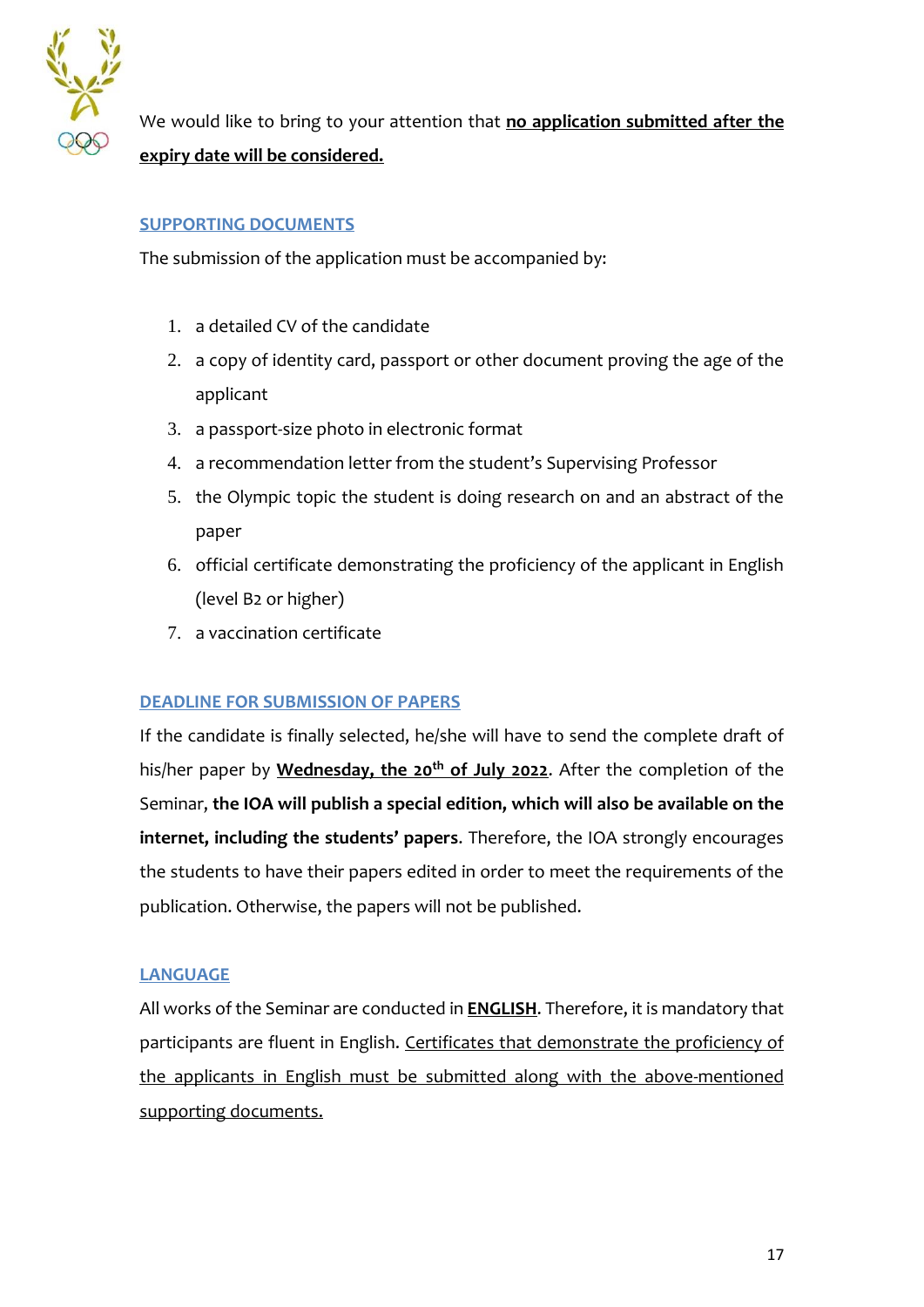

### **SELECTION OF PARTICIPANTS**

The selection of the participants will be based on their qualifications, academic achievements, the topic of their paper and their sports background. The total number of participants **will be up to twenty (20) students.** 

**Note: Priority of participation will be given to the participants of the 27th and the 28th International Seminar on Olympic Studies that were conducted online due to the Covid\_19 pandemic.** 

#### **EXPENSES**

#### **A) REGISTRATION FEES**

As of 2022, all participants will be required to pay **registration fees amounting to 150 euros per person**.

## **B) PARTICIPATION FEES (ACCOMMODATION, BOARDING AND LOCAL TRANSPORT)**

The **participation fees amount to 1.350 euros per person** and include accommodation and full-board in Athens **(only for the nights of September 7th and September 25th)**, in Nafplion **(on September 8th)** and in Olympia **(from September 9 th to September 24th)** as well as all local transportation and guided tours related to the official programme of the Seminar.

**Note:** The payment of **the registration and participation fees** must be effected at least **ten (10) days prior** to the opening of the Seminar via crossed cheque or bank transfer made payable to the International Olympic Academy's account:

INTERNATIONAL OLYMPIC ACADEMY ALPHA BANK SPYROU MERKOURI BRANCH Account number: 362-00-2002-003736 IBAN GR87 0140 3620 3620 0200 2003 736 SWIFT (BIC): CR BAGRAAXXX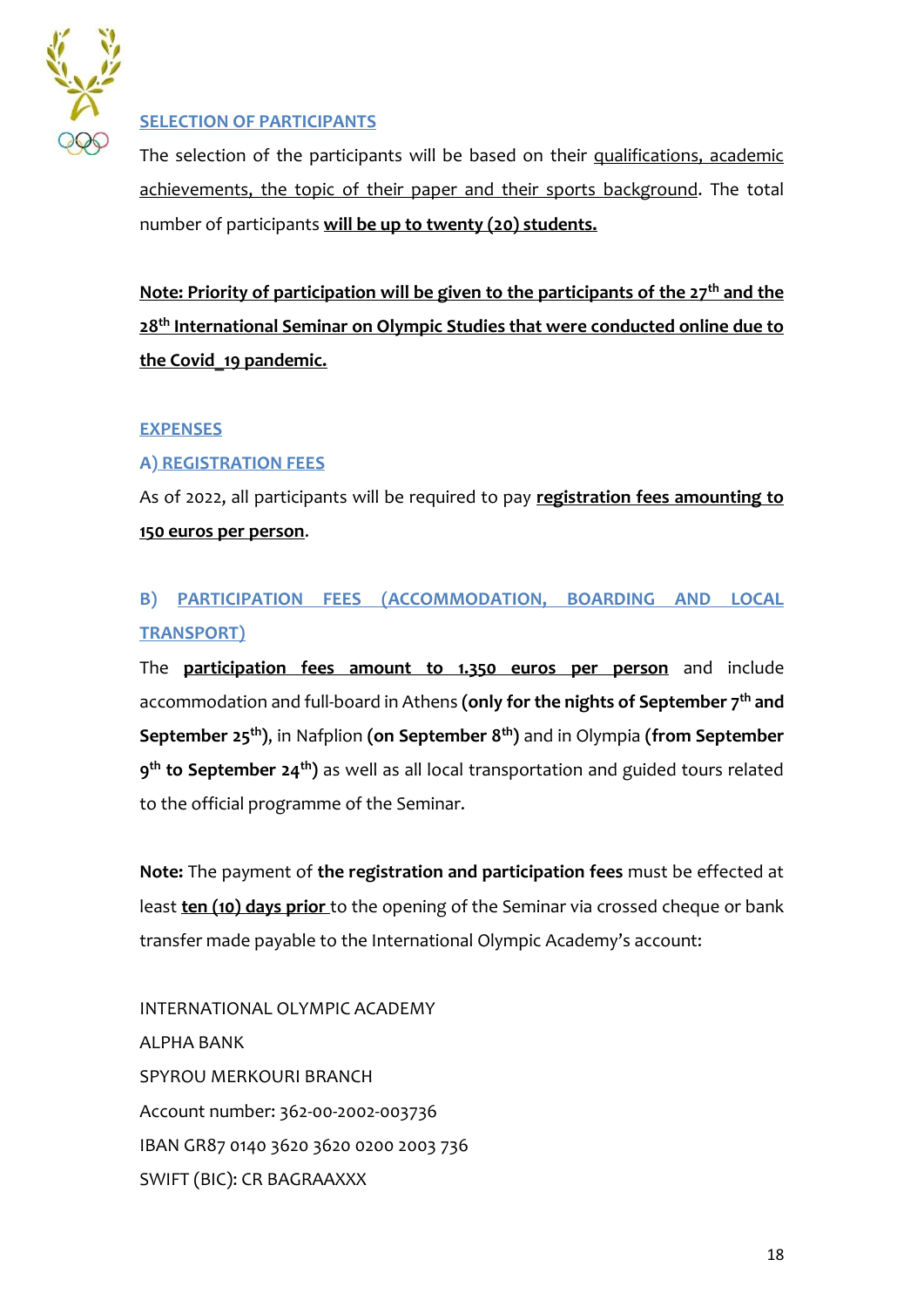

Participants arriving earlier than the official arrival date or departing later than the official departure date will undertake the cost of any additional overnight stay in Athens or in Ancient Olympia and their local transportation.

## **C) AIR-TICKET**

Participants must pay for their round-trip air-ticket.

## **D) VISA**

Participants who need a VISA to enter Greece should address themselves to the Greek Embassy of their country, where they will submit their application along with an invitation letter from the IOA. Should there be no Greek Embassy in their country, they can apply for a VISA to an Embassy of any country member of the European Union. We would like to remind you once again that any cost concerning the issuance of such a VISA should be borne by the participants.

## **INFORMATION**

For any further information, please contact the Seminar's coordinator **Ms Gina Tsiotra** at the following:

Tel.: + 30. 210. 68 78 728 E-mail : **[g.tsiotra@ioa.org.gr](mailto:g.tsiotra@ioa.org.gr)**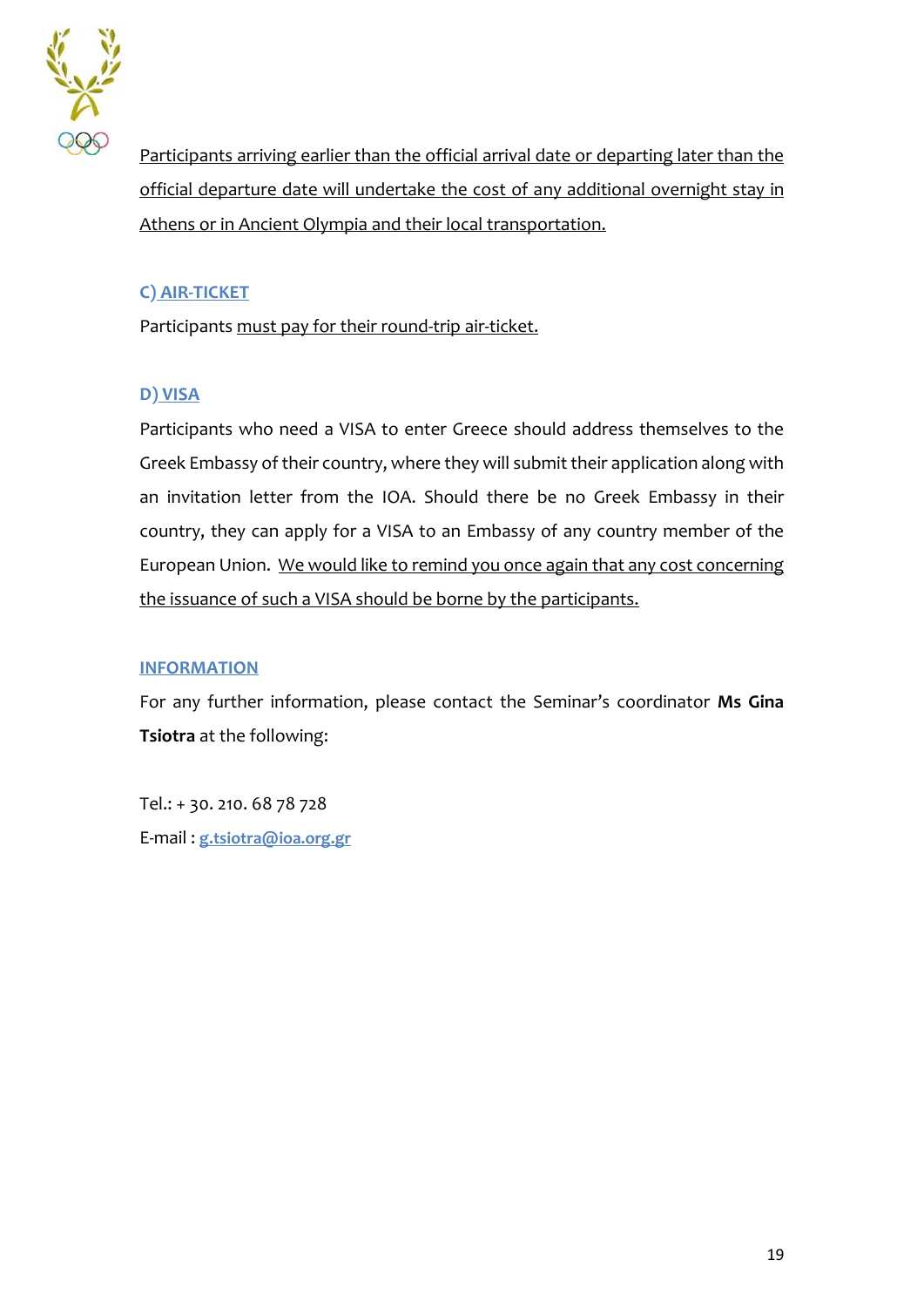

#### **4. MASTER'S DEGREE PROGRAMME**

The call for applications for the academic year 2022-2023 is now available **(from April 15th, 2022 until May 31st, 2022)**

For more information as well as the complete text please check the website <https://olympicmaster.uop.gr/> under the "Admission" section

# **TITLE: "Olympic Studies, Olympic Education, Organization and Management of Olympic Events"**

The Department of Sports Organization and Management (in Sparta-Greece) of the University of Peloponnese in collaboration with the International Olympic Academy organizes for the Academic year of 2022-2023 the Master's Degree Programme.

The Master's Degree Programme for Olympic Studies constitutes an innovation in the Olympic Movement at an international level and is supported by the **Olympic Solidarity** (International Olympic Committee) with a number of scholarships. The educational programme is based on the three pillars of the Olympic Movement: Education, Sports, and Culture, which constitute the foundation of Olympism and Olympic Pedagogy.

The philosophy of the programme is consistent with the philosophy of the Olympic Movement for the diffusion of the Olympic ideal worldwide, the promotion of knowledge and research in Olympic issues and global participation.

## **POSTGRADUATE TITLE**

The Master's degree Programme's title is "*Olympic Studies, Olympic Education, Organization and Management of Olympic Event***s**" (MSc).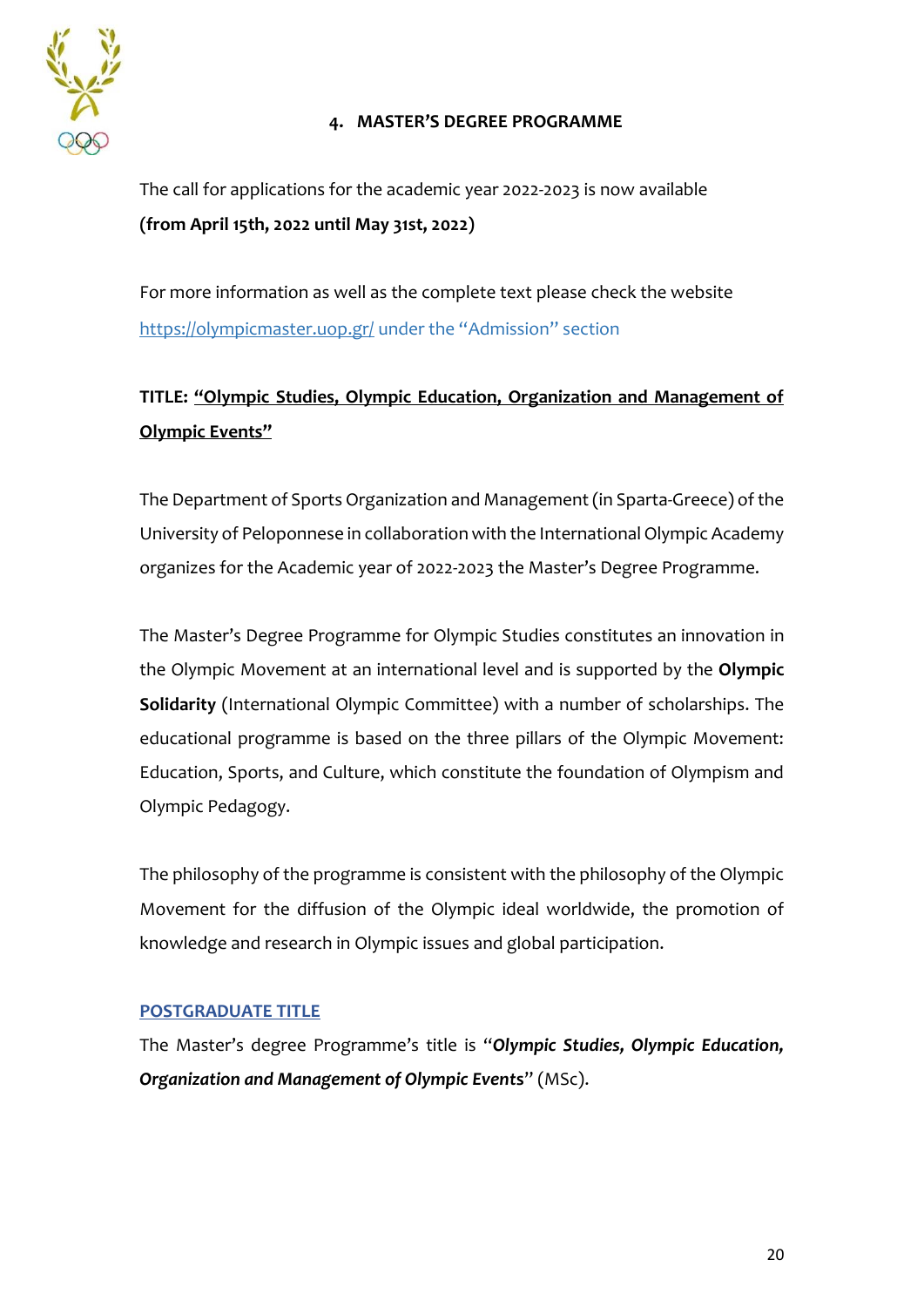

#### **OBJECTIVES**

- ❑ The promotion of knowledge and research on issues of Olympic philosophy and Olympic Pedagogy, Olympic Education, organization and management of Olympic Games, Mega events and in general Olympic and sport studies.
- ❑ To provide students with specialized knowledge at a postgraduate level on issues related to Olympic Studies as well as the necessary means for their academic, professional or research career.
- ❑ To provide a specialized workforce that will organize and direct Olympic and athletic institutions, promote the growth of programmes of Olympic education on an international level and contribute to the creation of a scientific background for the growth and organization of sports.

#### **APPLICATIONS**

The following categories of students may be admitted to the Master's Degree Programme; bachelor degree holders from Greek and foreign Higher Educational Institutions, preferably officials of National Olympic Academies, National Olympic Committees, the International Olympic Committee, International Federations, National Federations and EU Committees for Education, Culture and Sport or researchers of Centers for Olympic Studies, Schools of Sports Organization and Management, Physical Education, Journalism, Economic Faculties, Pedagogy Faculties, Humanities and other Departments, as well as corresponding Departments of recognized institutions of equivalent status in Greece and abroad. The number of students **is limited to forty (40).**

#### **DURATION OF PROGRAMME**

The duration of the programme is **three (3) semesters**. Students are required to attend two semesters (winter and summer, 9 weeks per semester) of lectures in Greece. The third semester is dedicated to the preparation of the master thesis at the student's place.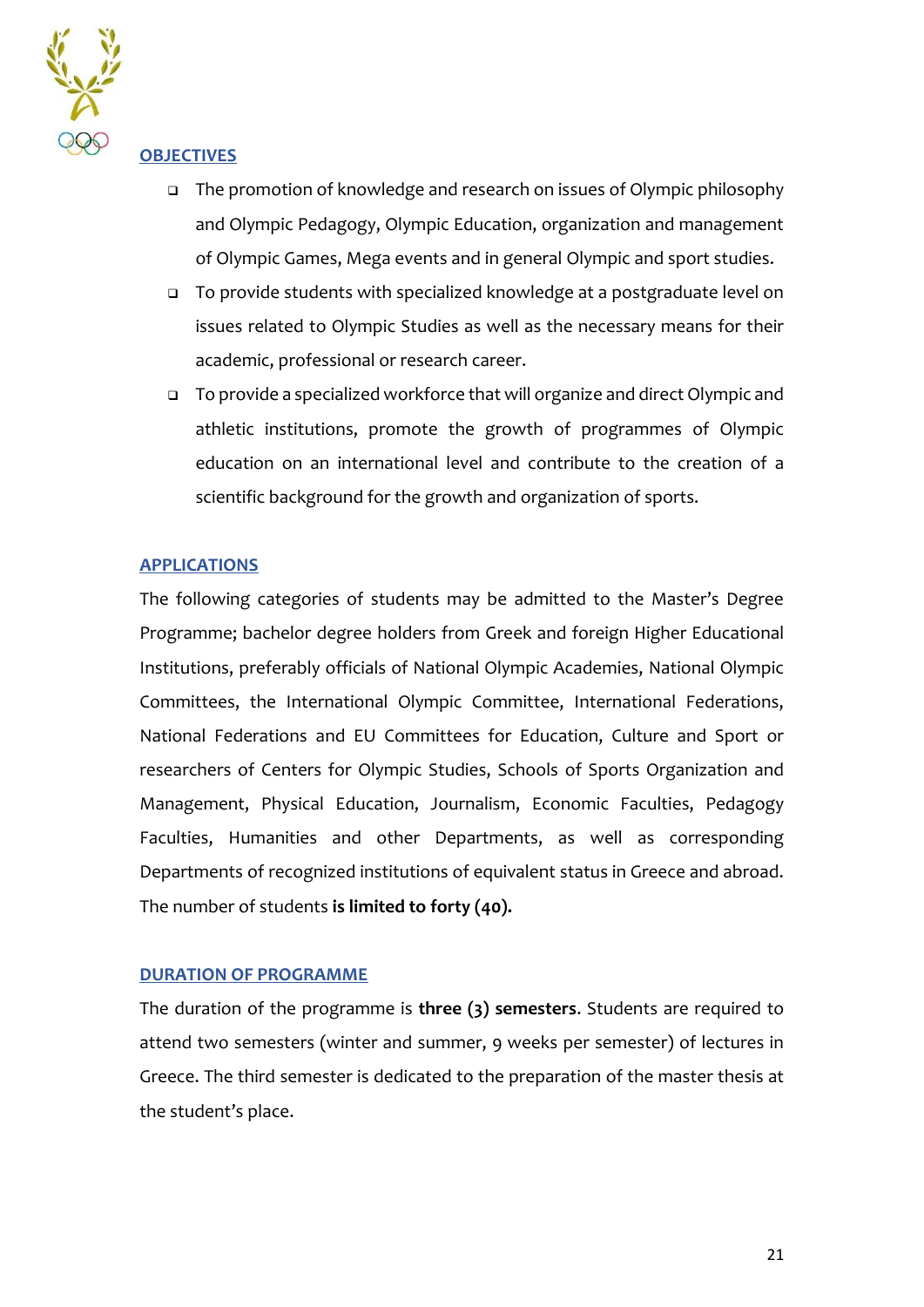

## **LOCATION**

The programme **will take place in Ancient Olympia, in collaboration with the International Olympic Academy,** and in the facilities of the University of Peloponnese in Sparta.

### **TEACHING PROGRAMME**

The presence of the students at all the lectures is mandatory and the submission of module assignments and examinations at the end of each semester as well as the dissertation project at the end of the 3rd semester will determine the success of the participants in this programme. All lectures are held in English language.

#### **1st Semester**

Mandatory Modules

- 1. The history and philosophy of sport in Antiquity: the birth of sport and its evolution
- 2. The modern Olympic Games (revival, historic development of the Summer and Winter Olympic Games - social, political and cultural aspects of the Olympic Games - Olympic Institutions - Olympic Law)
- 3. Sport and Ethics Olympic Philosophy
- 4. Olympic Pedagogy I: Development and implementation of Olympic education programmes in schools
- 5. Research methods in Social Sciences and Olympic Studies

#### **2nd Semester**

Mandatory Modules

- 1. Olympic Pedagogy II: Development and implementation of Olympic education programmes in schools
- 2. Olympic Games and major sports events: Organization and management
- 3. Sports marketing and Olympic sponsoring

Optional Modules (2 from below)

1. Olympic Movement and International relations